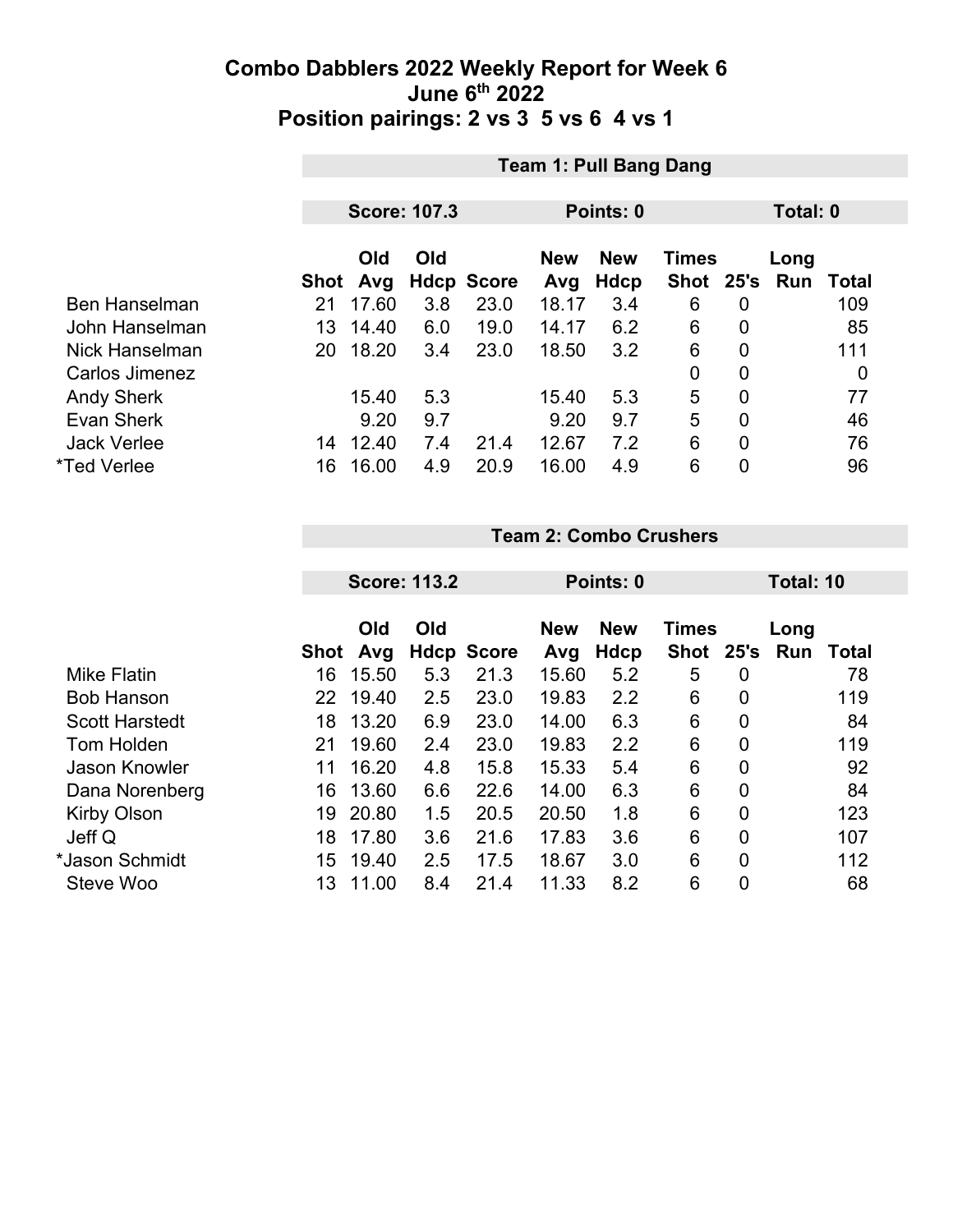| <b>Team 3: Rebel Electric</b> |       |                  |            |                            |      |   |                |           |              |
|-------------------------------|-------|------------------|------------|----------------------------|------|---|----------------|-----------|--------------|
|                               |       |                  |            |                            |      |   |                |           |              |
| <b>Score: 113.9</b>           |       |                  |            | Points: 2                  |      |   |                | Total: 8  |              |
| Old<br>Old                    |       |                  | <b>New</b> | <b>New</b><br><b>Times</b> |      |   | Long           |           |              |
|                               | Avg   |                  |            | Avg                        | Hdcp |   |                | Run       | <b>Total</b> |
| 21                            | 18.80 | 2.9              | 23.0       | 19.17                      | 2.7  | 6 | $\overline{0}$ |           | 115          |
| 18                            | 20.20 | 2.0              | 20.0       | 19.83                      | 2.2  | 6 | $\overline{0}$ |           | 119          |
| 15                            | 14.60 | 5.9              | 20.9       | 14.67                      | 5.8  | 6 | 0              |           | 88           |
| 21                            | 19.60 | 2.4              | 23.0       | 19.83                      | 2.2  | 6 | $\overline{0}$ |           | 119          |
|                               |       | 1.8              | 24.0       | 21.00                      | 1.4  | 6 | 0              |           | 126          |
| 12.                           | 17.00 | 4.2              | 16.2       | 16.17                      | 4.8  | 6 | $\overline{0}$ |           | 97           |
| 8                             | 13.20 | 6.9              | 14.9       | 12.33                      | 7.5  | 6 | 0              |           | 74           |
| 20                            | 18.20 | 3.4              | 23.0       | 18.50                      | 3.2  | 6 | $\overline{0}$ |           | 111          |
| 14                            | 16.00 | 4.9              | 18.9       | 15.67                      | 5.1  | 6 | $\overline{0}$ |           | 94           |
|                               |       | Shot<br>24 20.40 |            | <b>Hdcp Score</b>          |      |   |                | Shot 25's |              |

|                         |      | <b>Score: 115.0</b> |     |                   | Points: 2         |                           |                      |                | <b>Total: 6</b>  |       |
|-------------------------|------|---------------------|-----|-------------------|-------------------|---------------------------|----------------------|----------------|------------------|-------|
|                         | Shot | Old<br>Avg          | Old | <b>Hdcp Score</b> | <b>New</b><br>Avg | <b>New</b><br><b>Hdcp</b> | <b>Times</b><br>Shot |                | Long<br>25's Run | Total |
| <b>Carl Carl</b>        | 14   | 18.00               | 3.5 | 17.5              | 17.33             | 4.0                       | 6                    | 0              |                  | 104   |
| Craig Craig             | 17   | 15.60               | 5.2 | 22.2              | 15.83             | 5.0                       | 6                    | $\mathbf 0$    |                  | 95    |
| <b>Kenny Huntington</b> | 21   | 16.80               | 4.3 | 23.0              | 17.50             | 3.9                       | 6                    | $\overline{0}$ |                  | 105   |
| Kyle Kyle               | 13   | 13.60               | 6.6 | 19.6              | 13.50             | 6.7                       | 6                    | $\mathbf 0$    |                  | 81    |
| Tim Lanigan             | 22   | 20.00               | 2.1 | 23.0              | 20.33             | 1.9                       | 6                    | 1              |                  | 122   |
| *Mike Lanigun           | 22   | 19.60               | 2.4 | 23.0              | 20.00             | 2.1                       | 6                    | $\mathbf 0$    |                  | 120   |
| <b>Matt Matt</b>        | 20   | 18.80               | 2.9 | 22.9              | 19.00             | 2.8                       | 6                    | $\mathbf 0$    |                  | 114   |
| <b>Mike Mike</b>        | 16   | 15.40               | 5.3 | 21.3              | 15.50             | 5.3                       | 6                    | $\overline{0}$ |                  | 93    |
| <b>Tommy Neary</b>      | 21   | 15.60               | 5.2 | 23.0              | 16.50             | 4.6                       | 6                    | $\mathbf 0$    |                  | 99    |
| <b>Scott Scott</b>      | 23   | 18.60               | 3.1 | 23.0              | 19.33             | 2.6                       | 6                    | $\overline{0}$ |                  | 116   |

**Team 4: Lani Guns**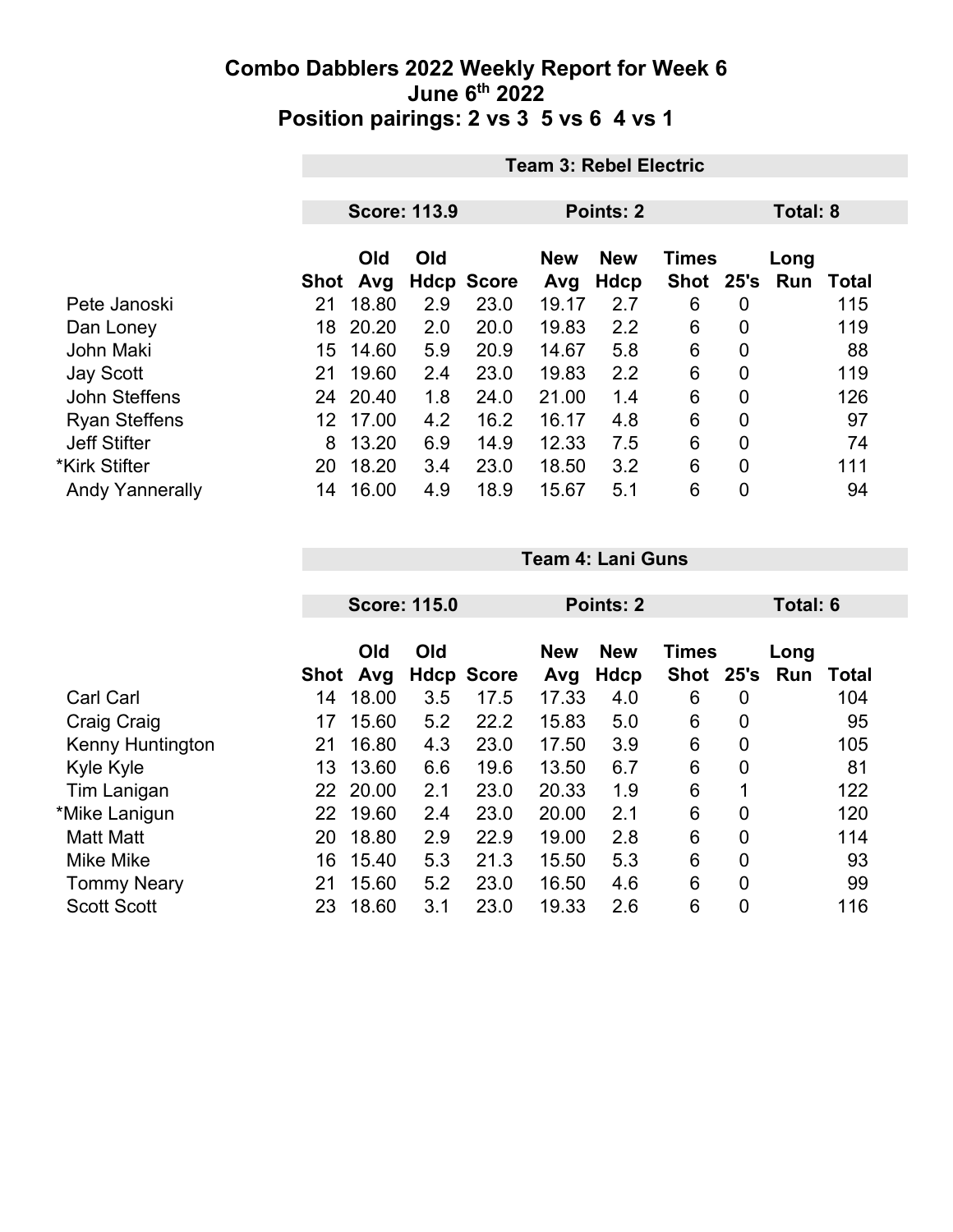|                      |      | <b>Team 5: Armed and Fabulous</b> |                     |                   |                   |                           |                           |                |             |          |  |
|----------------------|------|-----------------------------------|---------------------|-------------------|-------------------|---------------------------|---------------------------|----------------|-------------|----------|--|
|                      |      |                                   | <b>Score: 112.4</b> |                   |                   | Points: 2                 |                           |                |             | Total: 8 |  |
|                      | Shot | Old<br>Avg                        | Old                 | <b>Hdcp Score</b> | <b>New</b><br>Avg | <b>New</b><br><b>Hdcp</b> | <b>Times</b><br>Shot 25's |                | Long<br>Run | Total    |  |
| Aj Aj                | 19   | 19.40                             | 2.5                 | 21.5              | 19.33             | 2.6                       | 6                         | 0              |             | 116      |  |
| Dan D                | 18   | 14.60                             | 5.9                 | 23.0              | 15.17             | 5.5                       | 6                         | $\overline{0}$ |             | 91       |  |
| Ryan F               | 18   | 15.60                             | 5.2                 | 23.0              | 16.00             | 4.9                       | 6                         | 0              |             | 96       |  |
| Randy G              | 11   | 10.20                             | 9.0                 | 20.0              | 10.33             | 8.9                       | 6                         | $\mathbf 0$    |             | 62       |  |
| *Cord H              | 22   | 15.40                             | 5.3                 | 23.0              | 16.50             | 4.6                       | 6                         | 0              |             | 99       |  |
| Don H                | 15   | 20.00                             | 2.1                 | 17.1              | 19.17             | 2.7                       | 6                         | 0              |             | 115      |  |
| Dylan M              | 17   | 16.80                             | 4.3                 | 21.3              | 16.83             | 4.3                       | 6                         | $\overline{0}$ |             | 101      |  |
| <b>Stacy Stacy</b>   |      | 8.75                              | 10.0                |                   | 8.75              | 10.0                      | 4                         | $\mathbf 0$    |             | 35       |  |
| James W              | 16   | 14.60                             | 5.9                 | 21.9              | 14.83             | 5.7                       | 6                         | $\mathbf 0$    |             | 89       |  |
| <b>Cilhan Yilmaz</b> | 7    | 8.80                              | 9.9                 | 16.9              | 8.50              | 10.2                      | 6                         | $\mathbf 0$    |             | 51       |  |

|                    |      | <b>Score: 99.0</b> |     |                   | Points: 0    |                    |                               |                | Total: 4 |       |
|--------------------|------|--------------------|-----|-------------------|--------------|--------------------|-------------------------------|----------------|----------|-------|
|                    | Shot | Old                | Old | <b>Hdcp Score</b> | <b>New</b>   | <b>New</b><br>Hdcp | <b>Times</b><br>Shot 25's Run |                | Long     | Total |
| Craig Benson       | 16   | Avg<br>17.40       | 3.9 | 19.9              | Avg<br>17.17 | 4.1                | 6                             | $\overline{0}$ |          | 103   |
| David David        |      | 11.80              | 7.8 |                   | 11.80        | 7.8                | 5                             | $\overline{0}$ |          | 59    |
| <b>Rod Duvniak</b> | 22   | 17.00              | 4.2 | 23.0              | 17.83        | 3.6                | 6                             | $\overline{0}$ |          | 107   |
| Cory Frasl         | 14   | 14.80              | 5.7 | 19.7              | 14.67        | 5.8                | 6                             | $\overline{0}$ |          | 88    |
| <b>Gary Gary</b>   | 14   | 12.60              | 7.3 | 21.3              | 12.83        | 7.1                | 6                             | $\overline{0}$ |          | 77    |
| <b>Bob McLean</b>  | 13.  | 20.60              | 1.7 | 14.7              | 19.33        | 2.6                | 6                             | $\overline{0}$ |          | 116   |
| Mike Mike          |      | 11.40              | 8.1 |                   | 11.40        | 8.1                | 5                             | $\overline{0}$ |          | 57    |
| Ross Phenning      | 6    | 10.00              | 9.1 | 15.1              | 9.33         | 9.6                | 6                             | 0              |          | 56    |

**Team 6: Loaded Spuds**

| Super Shooters: | None |
|-----------------|------|
|-----------------|------|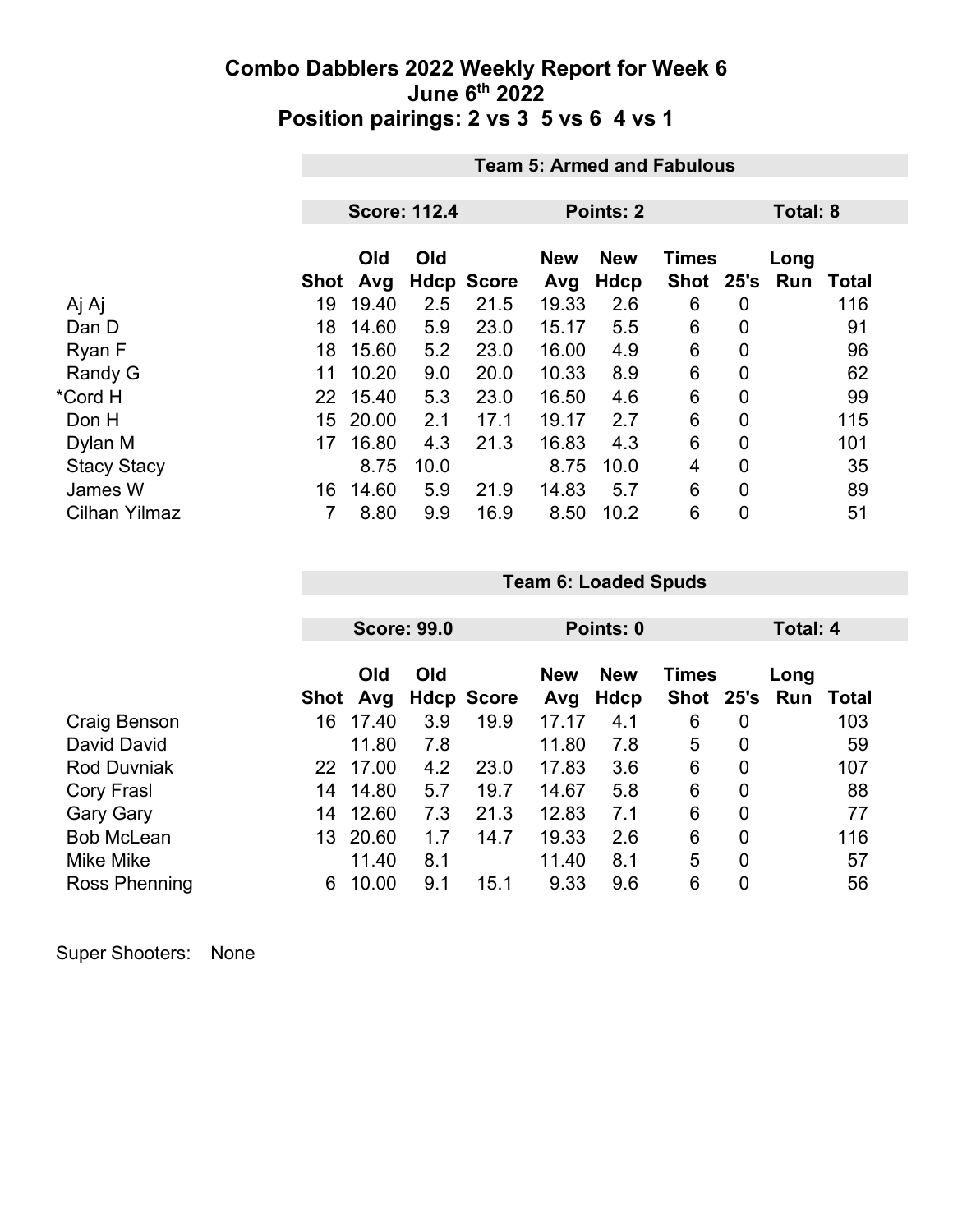# **Combo Dabblers 2022 Team Standings through week 6**

| <b>Combo Crushers</b>     | 10.0 | <b>WINNER OF THE FIRST 3RD</b> |
|---------------------------|------|--------------------------------|
| <b>Armed and Fabulous</b> | 8.0  |                                |
| <b>Rebel Electric</b>     | 8.0  |                                |
| Lani Guns                 | 6.0  |                                |
| <b>Loaded Spuds</b>       | 4.0  |                                |
| <b>Pull Bang Dang</b>     | 0.0  |                                |
|                           |      |                                |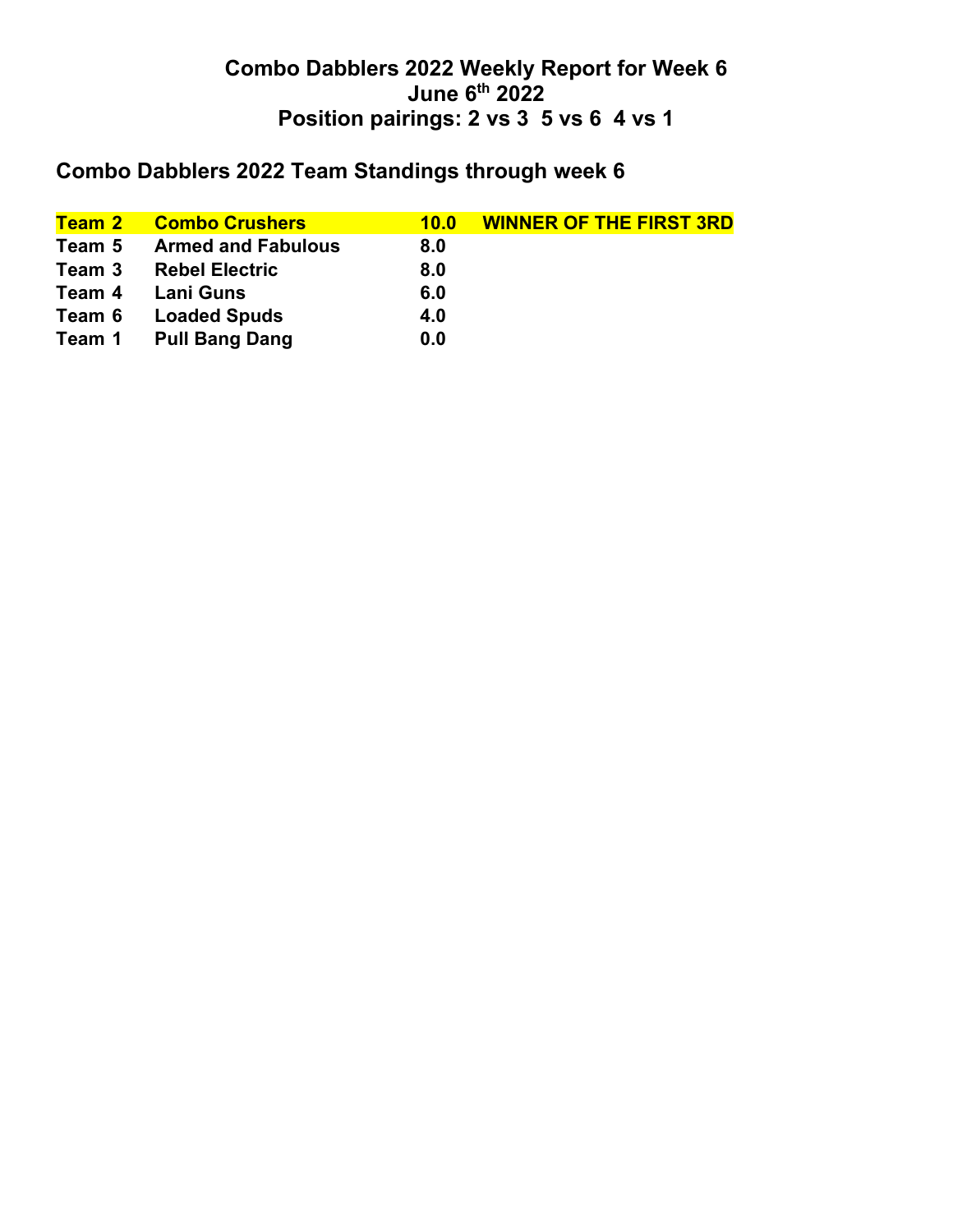## **Combo Dabblers 2022 Total Target Leaders Through Week 6**

| Shooter                | Total | Avg   |   | <b>Rounds Straights Team</b> |                           |
|------------------------|-------|-------|---|------------------------------|---------------------------|
| <b>John Steffens</b>   | 126   | 21.00 | 6 | 0                            | <b>Rebel Electric</b>     |
| <b>Kirby Olson</b>     | 123   | 20.50 | 6 | $\mathbf 0$                  | <b>Combo Crushers</b>     |
| <b>Tim Lanigan</b>     | 122   | 20.33 | 6 | 1                            | Lani Guns                 |
| Mike Lanigun           | 120   | 20.00 | 6 | 0                            | Lani Guns                 |
| Dan Loney              | 119   | 19.83 | 6 | 0                            | <b>Rebel Electric</b>     |
| <b>Bob Hanson</b>      | 119   | 19.83 | 6 | 0                            | <b>Combo Crushers</b>     |
| <b>Jay Scott</b>       | 119   | 19.83 | 6 | 0                            | <b>Rebel Electric</b>     |
| <b>Tom Holden</b>      | 119   | 19.83 | 6 | $\mathbf 0$                  | <b>Combo Crushers</b>     |
| <b>Scott Scott</b>     | 116   | 19.33 | 6 | 0                            | Lani Guns                 |
| Aj Aj                  | 116   | 19.33 | 6 | 0                            | <b>Armed and Fabulous</b> |
| <b>Bob McLean</b>      | 116   | 19.33 | 6 | 0                            | <b>Loaded Spuds</b>       |
| Don H                  | 115   | 19.17 | 6 | $\mathbf 0$                  | <b>Armed and Fabulous</b> |
| Pete Janoski           | 115   | 19.17 | 6 | 0                            | <b>Rebel Electric</b>     |
| <b>Matt Matt</b>       | 114   | 19.00 | 6 | 0                            | Lani Guns                 |
| <b>Jason Schmidt</b>   | 112   | 18.67 | 6 | 0                            | <b>Combo Crushers</b>     |
| <b>Nick Hanselman</b>  | 111   | 18.50 | 6 | 0                            | Pull Bang Dang            |
| <b>Kirk Stifter</b>    | 111   | 18.50 | 6 | 0                            | <b>Rebel Electric</b>     |
| <b>Ben Hanselman</b>   | 109   | 18.17 | 6 | 0                            | <b>Pull Bang Dang</b>     |
| Jeff Q                 | 107   | 17.83 | 6 | 0                            | <b>Combo Crushers</b>     |
| <b>Rod Duvniak</b>     | 107   | 17.83 | 6 | 0                            | <b>Loaded Spuds</b>       |
| Kenny Huntington       | 105   | 17.50 | 6 | 0                            | Lani Guns                 |
| <b>Carl Carl</b>       | 104   | 17.33 | 6 | 0                            | Lani Guns                 |
| Craig Benson           | 103   | 17.17 | 6 | 0                            | <b>Loaded Spuds</b>       |
| Dylan M                | 101   | 16.83 | 6 | 0                            | <b>Armed and Fabulous</b> |
| <b>Tommy Neary</b>     | 99    | 16.50 | 6 | 0                            | Lani Guns                 |
| Cord H                 | 99    | 16.50 | 6 | 0                            | <b>Armed and Fabulous</b> |
| <b>Ryan Steffens</b>   | 97    | 16.17 | 6 | 0                            | <b>Rebel Electric</b>     |
| Ryan F                 | 96    | 16.00 | 6 | 0                            | Armed and Fabulous        |
| <b>Ted Verlee</b>      | 96    | 16.00 | 6 | 0                            | Pull Bang Dang            |
| <b>Craig Craig</b>     | 95    | 15.83 | 6 | 0                            | Lani Guns                 |
| <b>Andy Yannerally</b> | 94    | 15.67 | 6 | 0                            | <b>Rebel Electric</b>     |
| <b>Mike Mike</b>       | 93    | 15.50 | 6 | 0                            | Lani Guns                 |
| <b>Jason Knowler</b>   | 92    | 15.33 | 6 | 0                            | <b>Combo Crushers</b>     |
| Dan D                  | 91    | 15.17 | 6 | 0                            | <b>Armed and Fabulous</b> |
| James W                | 89    | 14.83 | 6 | 0                            | <b>Armed and Fabulous</b> |
| <b>Cory Frasl</b>      | 88    | 14.67 | 6 | 0                            | <b>Loaded Spuds</b>       |
| John Maki              | 88    | 14.67 | 6 | 0                            | <b>Rebel Electric</b>     |
| John Hanselman         | 85    | 14.17 | 6 | 0                            | <b>Pull Bang Dang</b>     |